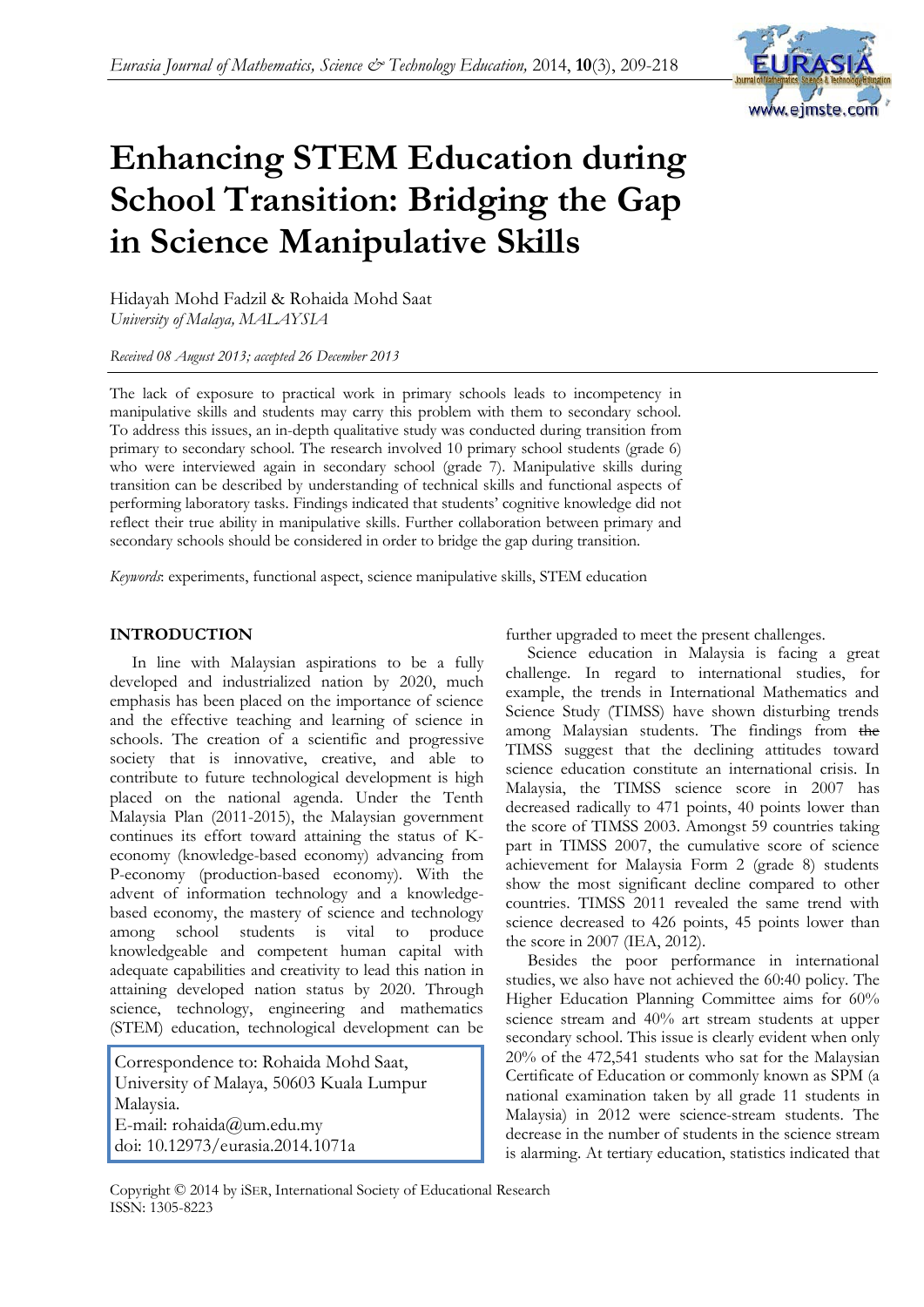# State of the literature

- The common objectives of science education are to provide students with competent knowledge and scientific skills that enable them to solve problems and make decisions on scientific issues.
- Many benefits accrue from engaging students in science-practical activities. However, generally in Malaysian science classrooms, practical work is limited.
- There is consensus throughout the literature that Malaysian students have difficulties using and handling scientific apparatus proficiently.

# Contribution of this paper to the literature

- The aforementioned gap in the literature is addressed in this paper by critically examining teachers' views through the lens of contemporary theories of learning
- This study provides insight on students' manipulative skills during transition from grade 6 at primary school to grade 7 at secondary school.
- Students' manipulative skills during early and late transition can be illustrated by an understanding of components and elements in technical skills and functional aspects of performing the experiment.
- Findings indicated that the progression skills demonstrated during transition was inadequate for smooth transition to learning science at the secondary school level.
- To develop manipulative skills progressively, students should be given ample opportunities to practice their skills continuously.

the inclination of students' interest is toward the social sciences, business, and law courses (Ministry of Higher Education, 2011). This trend will somehow impede our national aspirations toward "establishing a scientific and progressive society" (Mahathir Mohamad, 1993). To address this declining enrolment in STEM-related fields, science education needs to be more relevant and the program should be able to adapt to the changes in the development of science and technology. One of the most distinctive features of science that may ignite students' interest is practical work (Sorgo & Spernjak, 2012). Practical work in this context is defined as any scientific activity in which learners are needed to be actively involved to observe physical phenomena, hands-on and minds-on (Allen, 2012).

Practical work has developed tremendously over the years and has been given increasingly important emphasis around the world (Allen, 2012; Hofstein & Mamlok, 2007). Practical work emphasizes learning through inquiry-discovery in which students are encouraged to learn through the discovery of phenomenon that occurs in the environment to facilitate the acquisition of scientific knowledge and understanding of scientific theories. Through practical work, students get an opportunity to investigate phenomenon, draw conclusions, and practice the scientific skills in handling apparatus that lead to meaningful science learning and development of critical thinking skills (Yakar & Baykara, 2014).

The scientific skills in using and handling of apparatus are also known as manipulative skills. Manipulative skills are psychomotor skills that relate individual cognitive function with corresponding physical movement (Kempa, 1986). In science, it emphasizes the usage and handling of scientific apparatus and chemical substances during scientific investigation in the laboratory. In addition, students are exposed to the proper technique for using, cleaning, and storing scientific equipment safely. However, manipulative skills are generally given the least amount of attention in the course of academic instruction though important aspect of learning can occur in this area (Trowbridge, Bybee & Powell, 2000).

Laboratories can be considered as the best place to learn manipulative skills and these skills are learned as part of formal instruction in science. However, teaching and learning of science at primary level was more on retention of knowledge where students have to involve themselves with too much writing and too little practical (Campbell, 2002; Saat, 2010). In Malaysia, research in science manipulative skills is still limited and much can be done to improve students' laboratory skills, as done in many countries (Abrahams & Millar, 2011; Fuccia, Witteck, Markic, & Eilks, 2012).

This present study focuses on understanding students' manipulative skills during transition. School transition is a process of moving from the familiar to the unknown environment, something experienced by every student in their educational journey. It is an ongoing process that requires time and effort for students to adjust to. In this paper, transition refers to the moving process at the end of grade 6 in primary school (early transition) to early grade 7 in secondary school (late transition). According to OECD (2006), students' interest in Science and Technology subjects may appear very early in primary schools and this phenomenon remains stable between the ages of 11 to 15. Conversely, studies have shown a significant negative impact on students' attitudes and attainment in science learning during the phase of transition from primary to secondary school (Braund, Crompton, Driver, & Parvin, 2003; Diack, 2009; Thurston et al., 2010) and the increased tendency to be negative about school were manifested in the middle of transition to secondary school. In science, this phenomenon can be exhibited by the decline in achievement and eroded interest in learning science in the middle of the school year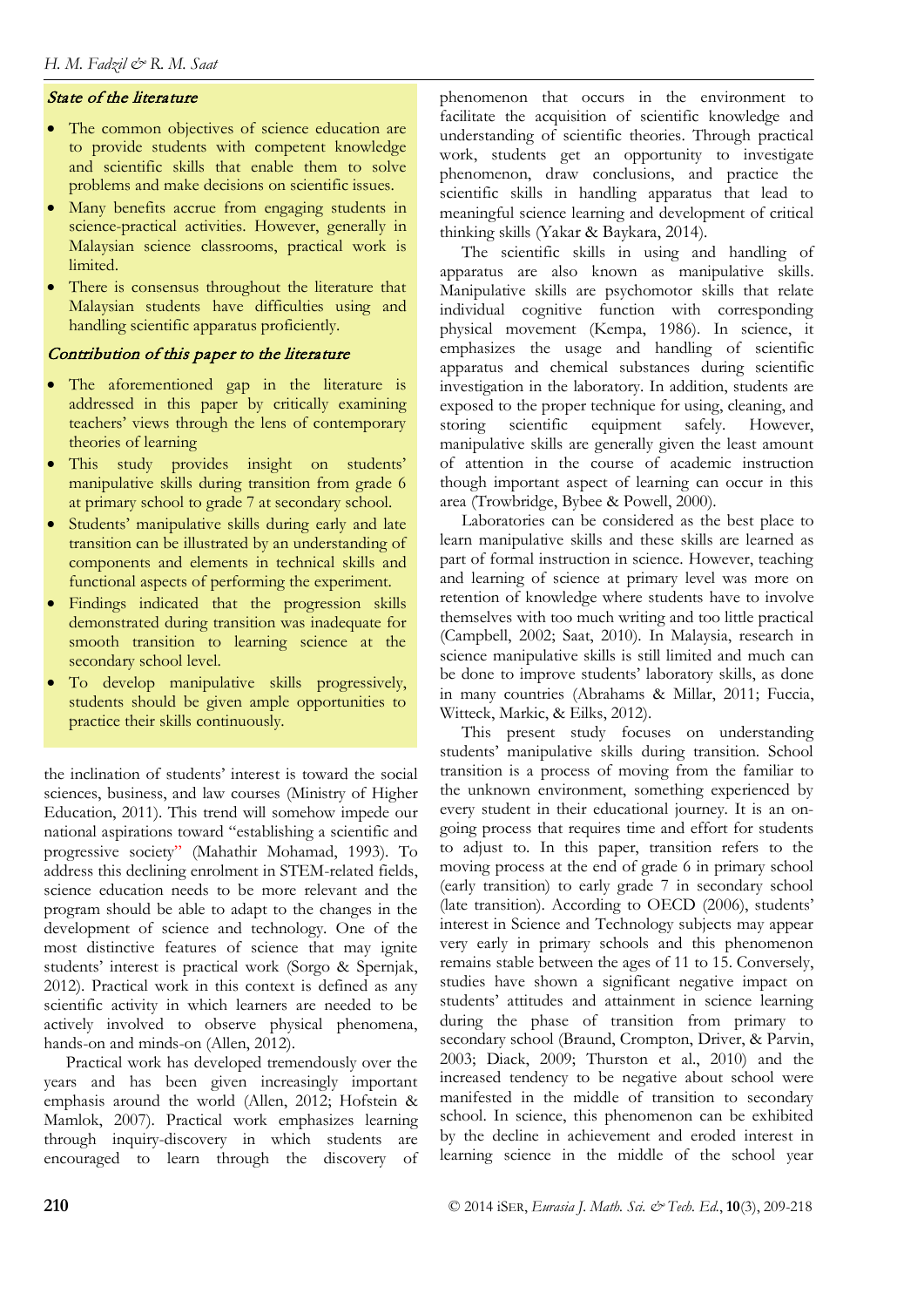following transition (Braund et al., 2003; Galton, Gray, & Ruddock, 2003).

Issues that arise during transition have been considered as global phenomena. Substantive progress has been achieved by developed countries in formulating and implementing specific programs to ensure a smooth progression during transition. In the United Kingdom, Galton, Gray, and Ruddock (2003) reported that a decline in the work rate and erosion of student interest rooted from the high expectation for science prior to transfer to the lack of curriculum continuity and non-harmonisation of teaching approaches. In New Zealand, Hawk and Hill (2004) reported that students found school transition very stressful and it got worse along the process. Campbell (2002) found that U.S. students reflected less positively on their experience in science learning because their expectations of learning science through the practical approach were not fulfilled. Primary school students were enthusiastic about science because of its distinctiveness and the exciting experiments. Students' expectations of science in secondary school were of using specialist facilities and apparatus, and this is what they looked forward to the most. Due to lack of practical work in science during transition, students may have to deal with problems obtaining specific skills in manipulating scientific apparatus and equipment in the laboratory.

There is an issue of backwardness or gaps in the literature on the transition process from primary to secondary school from the perspective of this country (Noraini, 2009). These issues related to transition need to be examined further and analysed in detail. Hence, scientific research needs to be done with an appropriate methodology as an eye-opener to the relevant stakeholder in the local education context. The purpose of this study is to explore and investigate the acquisition of students' manipulative skills during transition from primary school (end of grade 6) to secondary school (early grade 7) by employing a qualitative research approach. This study will therefore address the following research questions:(a) What are the students science manipulative skills during transition, and (b) What are the differences in the aspect of manipulative skills that could be identified among the students during transition?

# **Theoretical Framework**

The theoretical framework of the present study is based on two theories: (1) the Anderson theory of skill acquisition, also known as the adaptive control of thought-rationale (Anderson, 1982) and (2) Bandura observational learning theory (1977). The acquisition of manipulative skills is associated to student's cognitive development. According to Anderson's (1982)

framework of skill acquisition (ACT-R theory), there are two major stages involved in the development of cognitive skills known as: (1) declarative stage, and (2) procedural stage. These stages are based on long-term memory, declarative memory, and procedural memory. When a learner receives instruction and information about particular skills, the instruction will be encoded as a set of facts about skills. These set of facts will be interpreted further to generate desirable behaviour. The declarative stage is a cognitive stage in which processing of information is deliberate, slow, and requires complete attention. The procedural stage involves performing skill and the generation of particular behaviours that reflect knowledge from a declarative stage. In this study, the students' ability to handle scientific apparatus will be manifested in the procedural stage. During this stage, students should have the ability to apply certain skills, such as using a thermometer, appropriately based on the theoretical knowledge of using a thermometer constructed in the earlier stage.

In performing manipulative skills, observation of the skills is an essential component of learning. The teacher plays the role as a model that demonstrates and explains the appropriate skills that students should acquire in using and handling laboratory apparatus. The behaviour enacted by the teacher is coded and retained by students. This is the primary mechanism of social cognitive learning (Bandura, 1977), which stated that each individual learns from their observation of other behaviours.

Although this study is related to students' psychomotor abilities, the skills cannot be separated from students' cognitive development. The processes of learning and acquiring psychomotor skills depend on the development of cognitive abilities. ACT-R theory in this framework explains how skills are generated and acquired while Bandura's observational learning explains students' ability to process observed events.

# **METHODOLOGY**

# **Participant and Context**

The present study was conducted in two primary schools and two secondary schools in the Gombak district. Ten participants were purposively selected by their science teachers. The main criterion for selecting these schools is based on typical case sampling in which these schools were not unusual in any way and it reflects the average phenomenon of interest (Merriam, 2009; Patton, 2002). Students were followed from late grade 6 in primary school right through early grade 7 in the secondary level. Over these 11 months, each student conducted four individual experiments and they were video recorded while performing the tasks. They were also being interviewed at least four times.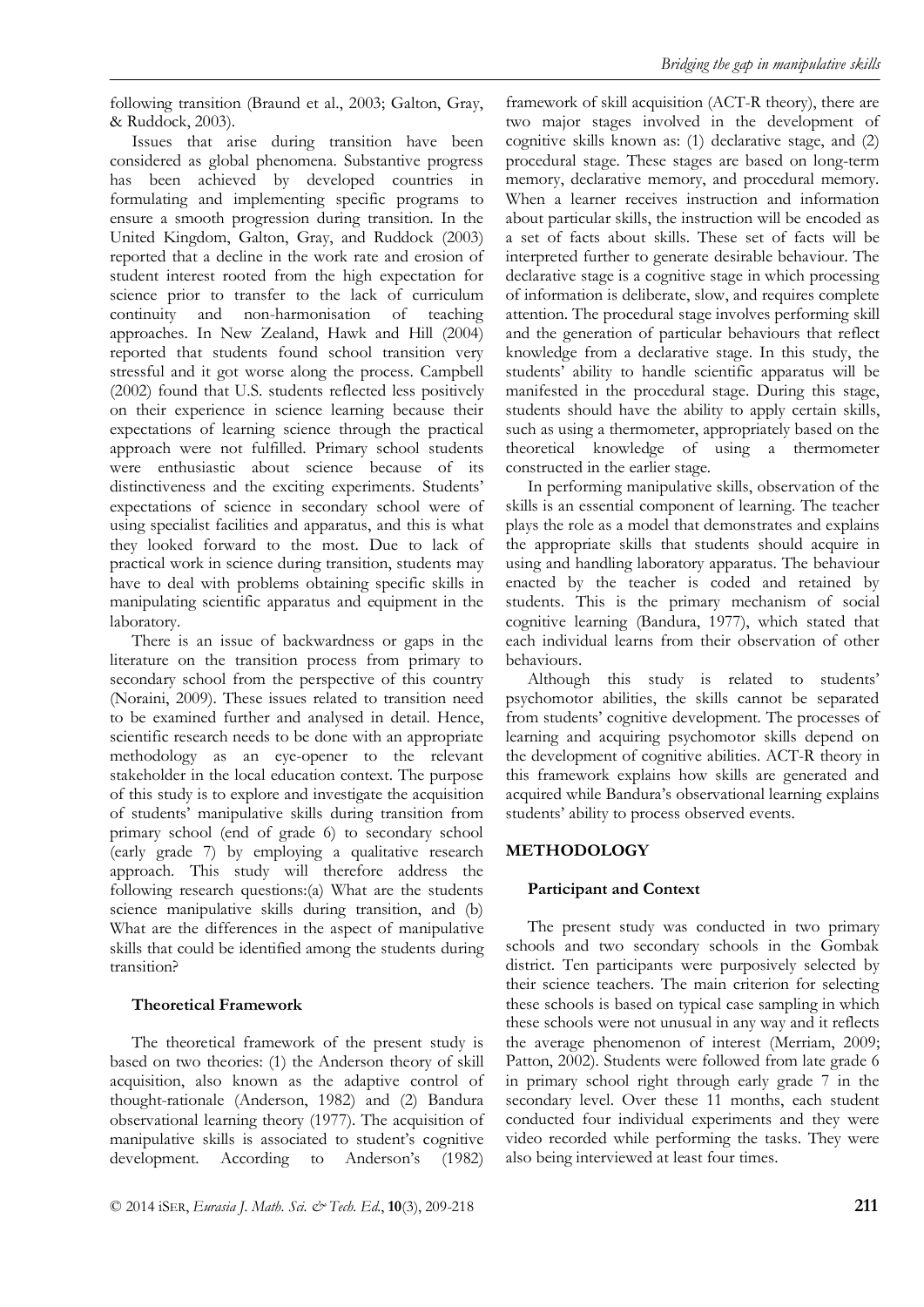For easier identification, the transition phase will be referred to as early transition to denote Grade 6, and late transition to denote early of grade 7 in secondary school. Preliminary study was conducted to refine the instruments (Manipulative Skills in Transition Tasks) before implementation of the instruments in the actual study and to test the MSTT for it appropriateness and usability.

# **Manipulative Skills in Transition Tasks (MSTT)**

MSTT is a set of tasks constructed to understand students' manipulative skills during the transition from primary to secondary school. It is developed based on analysis of related documents, specifically the science practical manuals, science curriculum specification, science text books, and science teaching and learning materials for both primary and secondary level. The tasks require students manipulate four basic scientific apparatus: thermometer, measuring cylinder, Bunsen burner, and light microscope. The researchers construct these tasks because the main objective of this practical activity was to understand the students' ability in using the scientific apparatus rather than focusing on the result of the practical activity. The procedures of the experiments in MSTT have been simplified, as compared to the procedures in the text book. For example in the text book, detailed instructions was given such as 'measure 100 ml of water by using measuring cylinder' and 'stir the solution by using glass rod'. However in MSTT, the instruction; 'measure 100 ml of water' and 'stir the solution from time to time' was given instead. The MSTT consisted of two sets of activities. The first set of activities was developed for grade 6 students and the second set was for grade 7 students. The content of these tasks was based on the science curriculum specification for the respective grade. The tasks were not created to evaluate students' knowledge on the scientific concepts, but specifically developed to measure students' mastery of manipulative skills in using and handling of the apparatus.

## **DATA ANALYSIS**

In this study, data was collected from individual observations of students performing MSTT tasks, interviews, and analyses of students' scientific drawings. Data were collected and organized into manageable format. All video and audio data were transcribed. These data were then analysed inductively using the constant comparative method of analysis, which involves the process of coding, categorizing, and the development of themes from information that emerges from the collected data (Strauss & Corbin, 2008). The detailed analysis started with the process of open coding where every transcribed observation is studied and coded to generate initial categories and to suggest relationship among categories. This is to determine the students' technique in manipulative skills during the execution of the tasks. The consistency of the observation was examined as a whole. The researchers began the analysis on small part of the data in order to generate a set of initial categories. For instance if one excerpt is given the label 'accuracy', the researchers examined the observation data for other relevant excerpts that should be given the similar code. If reference was made to the same category again, the excerpt relating to the 'accuracy' were compared and contrast in order to find out what the commonalities, differences, and the dimension of the highlighted code. During this stage, it was kept in mind on the issue of suitability of the codes used for the observation data. During analysis, questions such as, what are the characteristics of each excerpt in the same categories? What characteristics do excerpts with the same code have in common? How are all the excerpts related? Were the excerpts constantly addressed? (Boejie, 2002).

General patterns were identified to make a robust conclusion of the findings. Initially seven categories and 18 sub-categories emerged from the first level of analysis. After deliberations, the second level of analysis was constructed, comprising five categories and 11 subcategories. The emerging categories and sub-categories were compared and refined until they were mutually exclusive.

Refining the thematic framework involves logical and intuitive thinking in ensuring that the research objectives are addressed appropriately (Ritchie & Spencer, 1994). For example, to get a general trend of technical skills required for each apparatus, this category had to be re-analysed by segregating and dissecting the data according to the apparatus, i.e., measuring cylinder, Bunsen burner, thermometer, and microscope. Again, these emerging sub-categories were compared and contrasted to identify the general trend for each apparatus. This resulted in the identification of subcategories or elements under the component of "technical skills". The reliability or better known as dependability in qualitative paradigm of the tasks (MSTT) and interview protocols was determined by peer review and through multiple processes during preliminary study of this research. Themes and categories identified during data analysis were also judge by panel of experts. Peer review as such is regarded as one of the techniques used to enhance the credibility and trustworthiness in qualitative research, i.e. through the use of experts (Merriam, 2009). A detailed audit trail was also constructed which explain the procedures and methods conducted in this study as a way to enhance the reliability of research.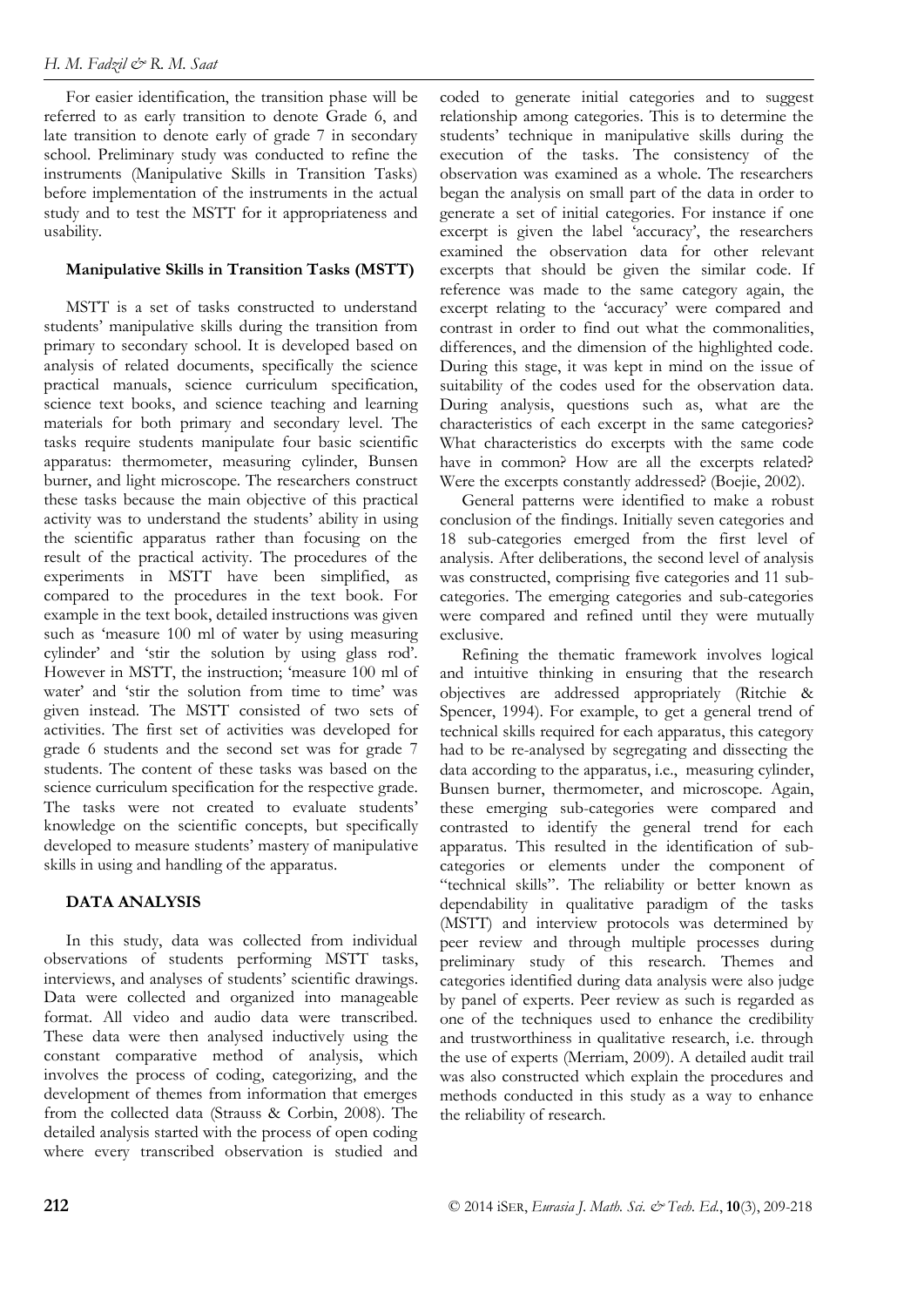#### **RESULTS AND DISCUSSION**

Two main themes emerged as follows: (1) technical skills and (2) functional aspects of performing laboratory tasks, as represented in Figure 1. Each theme comprises components and elements of manipulative skills acquired during transition. Students' ability in mastering components and elements serve as a strong basis for them to further enhance these skills at upper secondary school. Of the two themes, this paper will only focus on the functional aspect of performing experiments. Functional aspects of performing scientific experiments can be defined as specific procedures (apart from the technical skills) which were related to the operation of manipulative skills while performing the experiments. This theme comprises four (4) components and they are (a) operation of tasks during practical work, (b) management of time and workplace, (c) safety and precautionary measures, and (d) numeracy and technique of drawing specimen.

#### **Operation of Tasks during Practical Work**

The systematic operation of tasks was characterized by the organized manner that the students illustrated during the execution of tasks in the laboratory. Systematic in this context focuses on students' methodical abilities and act as one of the most important aspects of manipulative skills to ensure a smooth execution of task. However, during transition, students displayed difficulties in following instruction and checking the functionality of apparatus before executing the task.

## *(a) Following instructions in performing overall operation of task*

Difficulty to follow instruction in this context can be defined as the students' problem in following the experimental procedure methodically. The common mistake that most students demonstrated during transition was using the unmeasured volume of water when the instruction clearly required them to do so. The problem with following instructions also occurred in the context where students were supposed to stir the solution before taking the temperature so that the heat would be evenly and uniformly distributed. In primary school, only one student was able to follow this step every time she took the water temperature during heating, and she continued the practice through secondary school. Some of the students followed the instruction, however, they used the thermometer to stir the liquid. In using the microscope, the students again did not follow the instruction given in MSTT. Some of the students overlooked the step, especially when it involved staining of the specimen on the microscope slide so that it could be better viewed. For example during observation of the third task in MSTT, Student 4; placed the glass slide cover on the specimen. It seemed as she forgot to put the iodine solution. She pressed the glass slide with her finger. She read the given worksheet and realized that she had skipped the important step (Obs.3, Ep1, S4b)

#### *(b)Checking the functionality of apparatus*

Scientific apparatus are tools that are used to measure, observe, and gather scientific data in experiments. One of the feature of manipulative skills that emerged during this study was that most of the students were unable to ensure the functionality of apparatus before, during, and after using them. The inability to check the functionality of the apparatus brought undesirable consequence during the execution of tasks. For instance, Student 2 used the thermometer without checking it thoroughly before she started the task. She realized that the mercury column was separated when she had already immersed the thermometer into the heating water. Such ignorance jeopardized her experiment's result because she had to replace the thermometer, while at the same time she had to record the temperature of the heating water at a given time interval. Of all the students during early transition, only Student 11 was able to perform the good practice in using thermometer. He "picked up the thermometer, took a glance at the stem and examined it closely before he immersed it into the beaker to take the initial temperature of the water" (Obs.1, Ep.2, S11a). A different scenario was observed when students entered secondary school. Students displayed good practice by ensuring the functionality of thermometer. Most of them were capable of checking the functionality of the Bunsen burner during the heating of the solution, and they made efforts to adjust the flame accordingly. In manipulating the microscope, not much difference was observed during transition. Students did not bother to check the functionality of the apparatus before using it.

## **Management of Time and Workplace**

The second component focuses on students' ability to complete tasks within the specified time frame and students' attitude in making sure that the appearance of their working area was orderly and neat, especially in the placement of apparatus.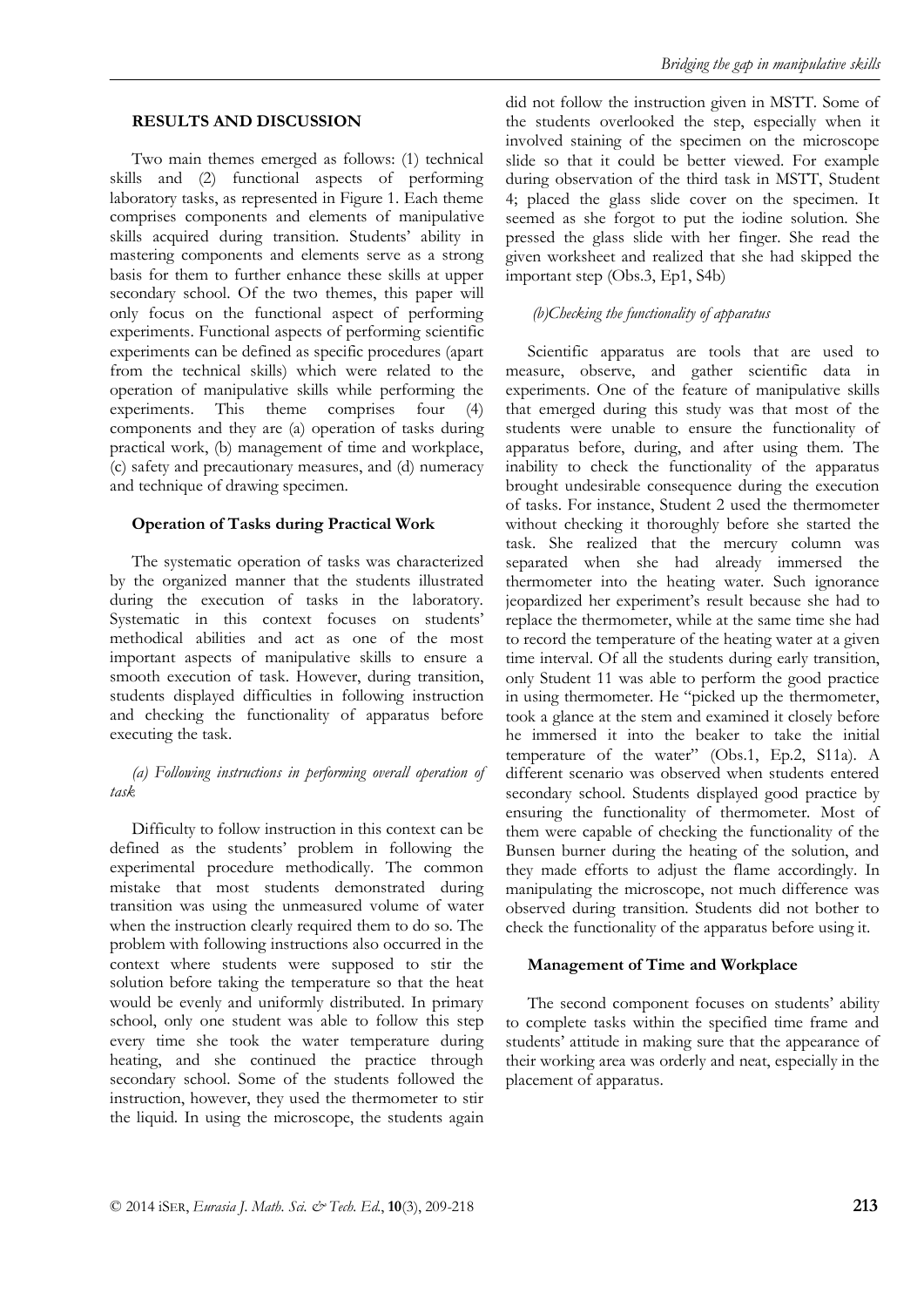

**Figure 1.** The themes and components of manipulative skills

#### *(a) Efficiency in using time*

Efficiency in this context can be defined as students' ability to complete the experiment methodically within the given time frame to get the best result. Someone who is efficient works well, fast, and is good at organizing his or her work. During transition, students demonstrated lack of this criterion during the performance of tasks, especially when these tasks involved the use of the Bunsen burner. This may be because of the lack of practice in using this apparatus. The following examples exhibited the observation of primary school students during the execution of tasks. They have to repeat the same procedure to achieve their target.

There was no flame. The gas was not sufficient enough to light the burner. She lit the candle again and brought it closer to the top of the barrel of the Bunsen burner. She turned the gas knob more than she did before and this time it worked. (Obs.1, Ep.2, S4a)

#### *(b) Condition of working area*

To ensure the execution of tasks to be in conducive conditions, students should make sure that their working area appearance is orderly and neat. Good utilization of available working space is one of the criteria of appropriate manipulative skills (Kempa, 1986). The disorganized placement of apparatus during experiments may impede students' work flows during the completion of a task, as illustrated in the following excerpts,

Student 1 placed the beaker on the top of the tripod stand, in the middle of the table surface, quite far from the end of the table where he stood. (Obs.1, Ep.1, S1a)

"How can I read this?" he mumbled to himself. It was difficult for him to read the thermometer because the apparatus was set quite far from the end of the table where he was standing. (Obs.1, Ep.3, S1a)

Based on the observation during late transition, it was noticed that students had improved and become more aware of employing effective management of the workplace, as demonstrated in the following excerpt,

Cautiously he poured the measured water into an empty beaker. He placed the beaker on the tripod stand. He moved the measuring cylinder, empty beaker, and the salt container further from his working area. (Obs.4, Ep.1, S7b)

## **Cleaning and Storing of Apparatus**

The ability to clean and store apparatus after using them is one of the important elements under the effective management of workplace. It is interesting to note that during the period of transition, most students were capable of cleaning and storing apparatus after using them even though there was no clear guideline given as to how they should carry out the procedure. However, there were still some cases of ignorance in the aspect of cleaning and storing apparatus as illustrated in the following video transcript.

She left the slide on the microscope, submitted her worksheet to the teacher and started packing her belongings. (Obs.4, Ep.3, S14b)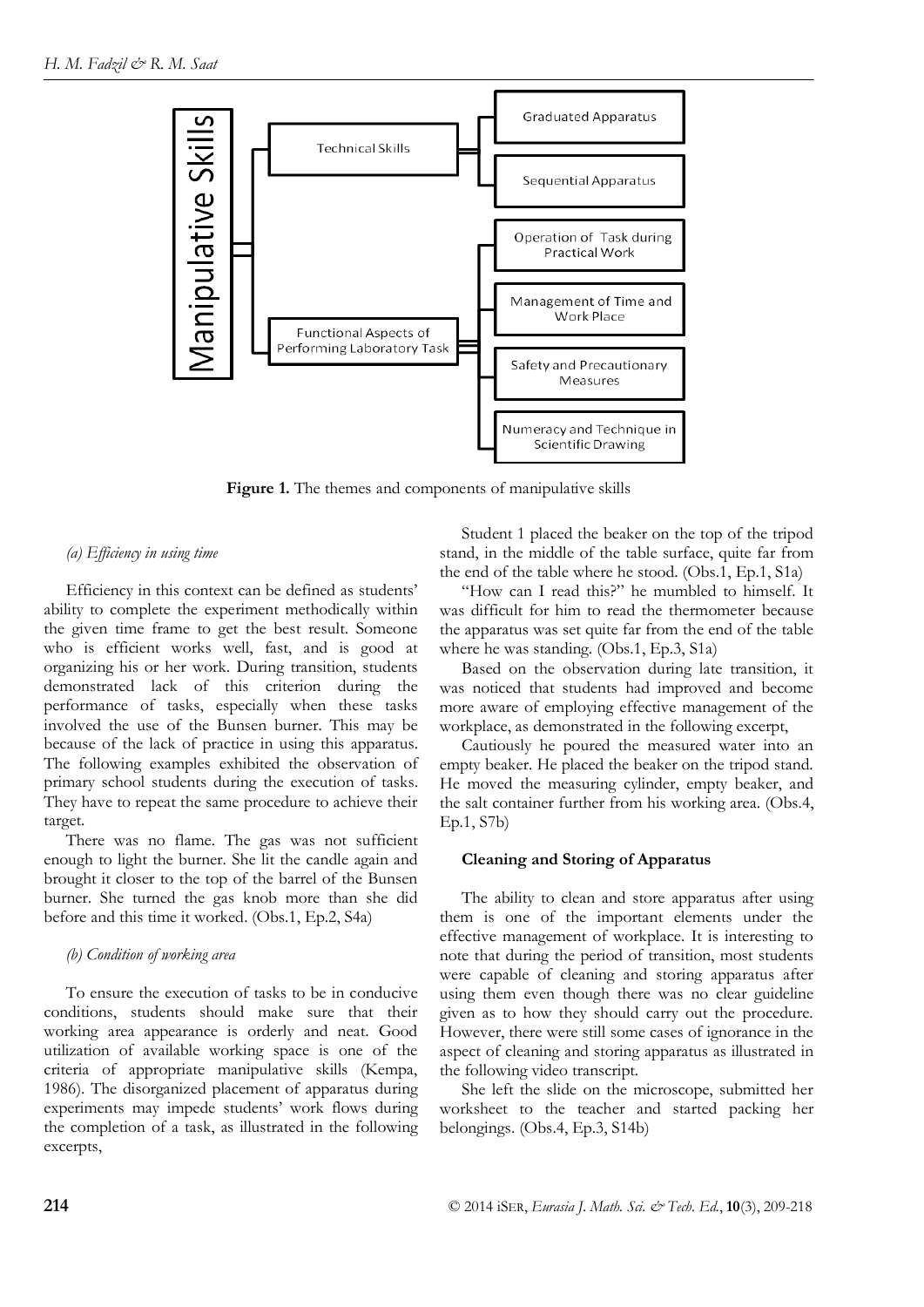

Figure 2. Placement of thermometer after taking initial temperature of solution



Figure 3. Student 6 harshly pressed the slide cover

## **Safety and Precautionary Measures**

This component focuses on students' safety and precautionary techniques in science laboratory during the execution of MSTT. From the analysis, two elements have been identified, the technique in using the apparatus and the handling of the apparatus and specimen.

## *(a) Technique in using the apparatus*

Findings from the phase of early transition revealed that most of the students performed the dangerous technique of handling the apparatus, especially using the Bunsen burner; for instance, students should not have turned the gas on before lighting the candle which was used to light the Bunsen burner. Progress was observed with students in the late transition phase. Almost all of the students displayed acceptable skills in manipulating the Bunsen burner, although none of them could adjust the air hole correctly. Practically, they should close the air hole by adjusting the collar of Bunsen burner before lighting the burner and open it back up after lighting it for complete combustion to occur. In handling the thermometer, some dangerous techniques were displayed by the primary school students as illustrated in Figure 2 and the following excerpt:

He took the thermometer and placed it in the beaker. The thermometer seemed unstable but it did not bother him. (Eps.2, Obs.1, S7a)

This unsafe technique was also observed during late transition. It was clear that the students were not aware of the danger during the execution of the task. In using the microscope, most of the problems occurred during the slide preparation. During early transition, students tended to press hard on the glass slide cover instead of placing it gently when preparing the specimen (refer Figure 3). This action could also be observed during late transition.

## *(b) Handling of apparatus and specimens*

The second element highlighted students' rough handling of scientific apparatus. Such practice can be damaging to the apparatus and the students themselves. From the observation on the conducted tasks, students had a tendency to do it unintentionally, for example, while waiting for the water to boil. The students were not aware of the danger of such actions. The notion is evident in the following excerpt,

He waited for the water to boil. Once in a while he touched the surface of the hot beaker. (Eps.2, Obs.3, S12b)

She went out to get something from her bag and left the boiling water unattended. (Eps.2, Obs.3, S14b)

Safety and precautionary measures are important aspects of manipulative skills; these measures ward off impending danger to the individual and damages to the surrounding area. Findings from the research revealed that most of the students neglected safety procedures while they were busy executing the given tasks. Students failed to foresee the consequences of the erroneous techniques. These inappropriate techniques may lead to the occurrence of unwanted incidences in the laboratory, which could be damaging not only to themselves but also to the people around them.

# **Numeracy and Techniques of Drawing Specimens**

The findings showed that during early and late transition, the students' portrayed difficulty in numeracy and lack of proper practice in drawing specimens. Three elements emerged during the analysis of the observation transcripts and documents, as follows: the tendency to make assumption, measuring, and the skills in drawing specimens.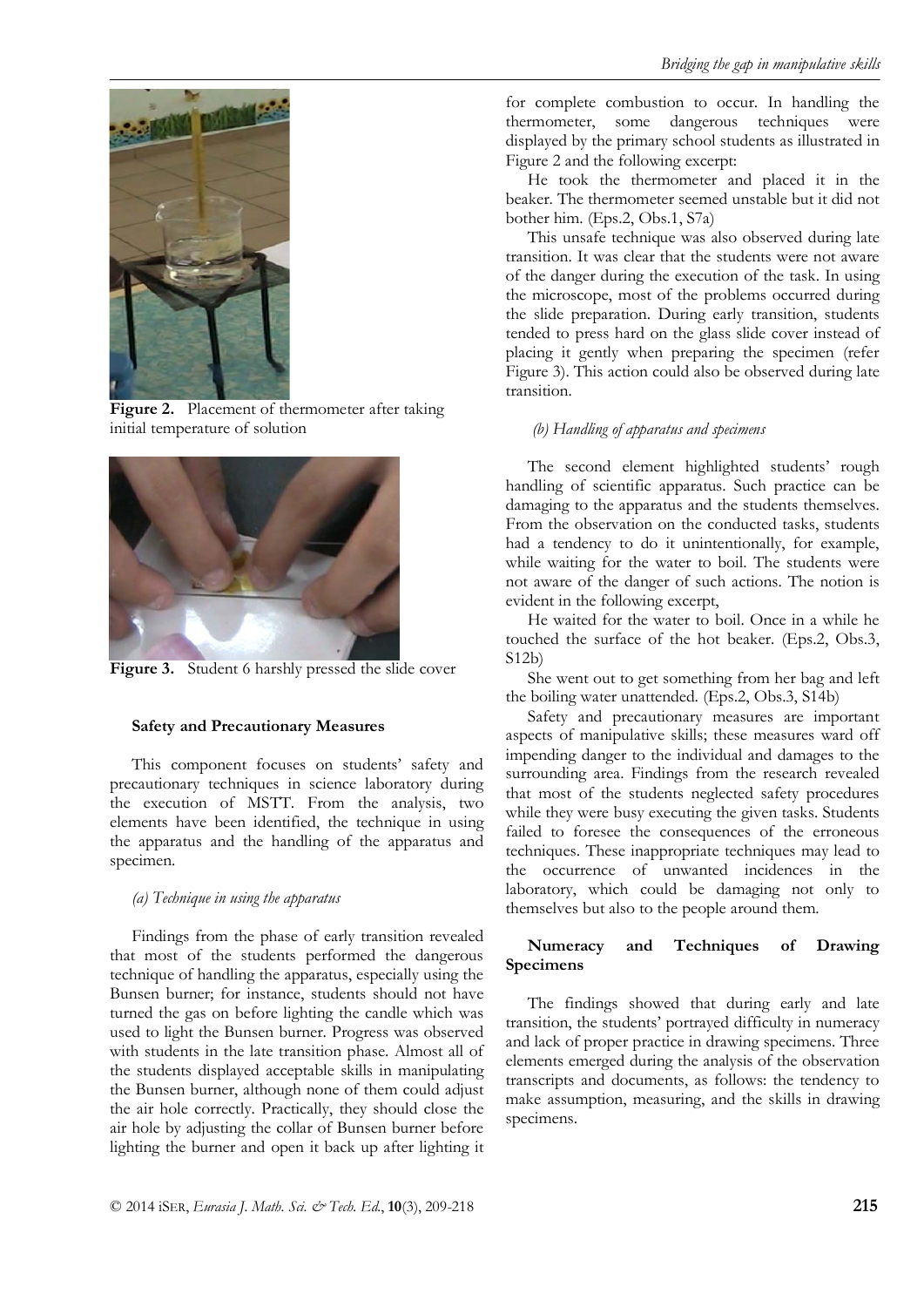

**Figure 4.** Student 14's actual scientific drawing



**Figure 5.** Student 1's actual scientific drawing

## *(a) Making assumptions*

Based on observations of the first task, almost all of the primary school students assumed that the initial temperature of water was 0oC, whereas in reality, the temperature should be around 27oC. From the interview, they admitted that it had been a common practice for them to consider the initial reading of any measurement as "zero" without taking the initial temperature of the water.

# *(b) Measuring*

Based on the analysis of the curriculum specification of the Malaysian Science syllabus, the technique of measuring the volume of liquids had been introduced in grade 4 under the topic of "measurement." Students had been trained on the appropriate usage of the beaker and measuring cylinder, two of the basic apparatus in the laboratory for measuring the volume of liquids. Findings from the class observation during transition indicated that students still encountered difficulty in reading the meniscus of graduated apparatus. They tended to read the upper meniscus of the liquid. In using the thermometer, some students were not able to give the correct reading of the water temperature. They recorded the water temperature as 3.0°C instead of 30°C, 3.8°C instead of 38°C. In another case, the students recorded the water temperature as 30.3°C, 50.7°C, and 60.7°C. This showed that the students were unable to connect the basic concept of heat and temperature as learned theoretically.

Although some may argue about the appropriateness of 'measuring' to be categorized as manipulative skills, the literature shows that the measuring skills in science process skills are inseparable from manipulative skills. Moni, Hryciw, Paronnik, Lluka, and Moni (2007) asserted that "to perform accurate measurement" was a component of manipulative skills in the laboratory. Doran, Fraser, and Giddings (1995) listed measuring and manipulating as specific skills in the same category as "performing."

# *(c) Scientific drawing*

Scientific drawing helps students develop ideas and share their ideas and observation with others (Holt, 2002). There are standards as to what constitutes an acceptable scientific drawing, thus all drawings should adhere to this specific standard. However, from the analysis of related documents during the pre-research phase and the interview conducted with students and teachers, this standard had not been put forward and presented specifically in the syllabus. Thus an analysis framework was developed and used to assess the students' scientific drawings. This framework was based on a few principles in scientific drawing found in science practical manuals and criteria listed in PEKA (Assessment of Laboratory Work) by the Ministry of Education (2008).

The framework consists of seven main criteria that act as key elements in scientific drawing. The criteria include: (1) the use of a pencil, (2) the use of line drawing, (3) neatness, (4) appropriate title for the drawing, (5) indicate the magnification, (6) use of correct labels, and (7) authenticity. Line drawings in this context can be defined as drawings that consist of distinct single lines without gradations in shade or hue to represent the observed scientific specimen. Analysis of the student drawings during the phase of transition revealed that students showed different abilities and inconsistencies in drawing specimens. Findings during late transition indicated that there was not much of a progression during transition. Students used line drawings to portray their observations as presented in Figure 4 and 5. However, most of the drawings were not labelled with specimen names and magnification power. Some students used pens to draw their observations and did not label the drawings (Figure 4). They also tended to draw not proportionate drawings with reference to the drawing paper.

# **CONCLUSION**

Manipulative skills include technical skills and functional aspects of performing laboratory tasks. The functional aspect consists of components; the operation of tasks during practical work, management of time and workplace, safety and precautionary measures, and efficiency numeracy and techniques in scientific drawings.

Findings from this study revealed that during early transition the students developed a gap in relating the theory of handling of apparatus during scientific experiments they had learned in classroom with their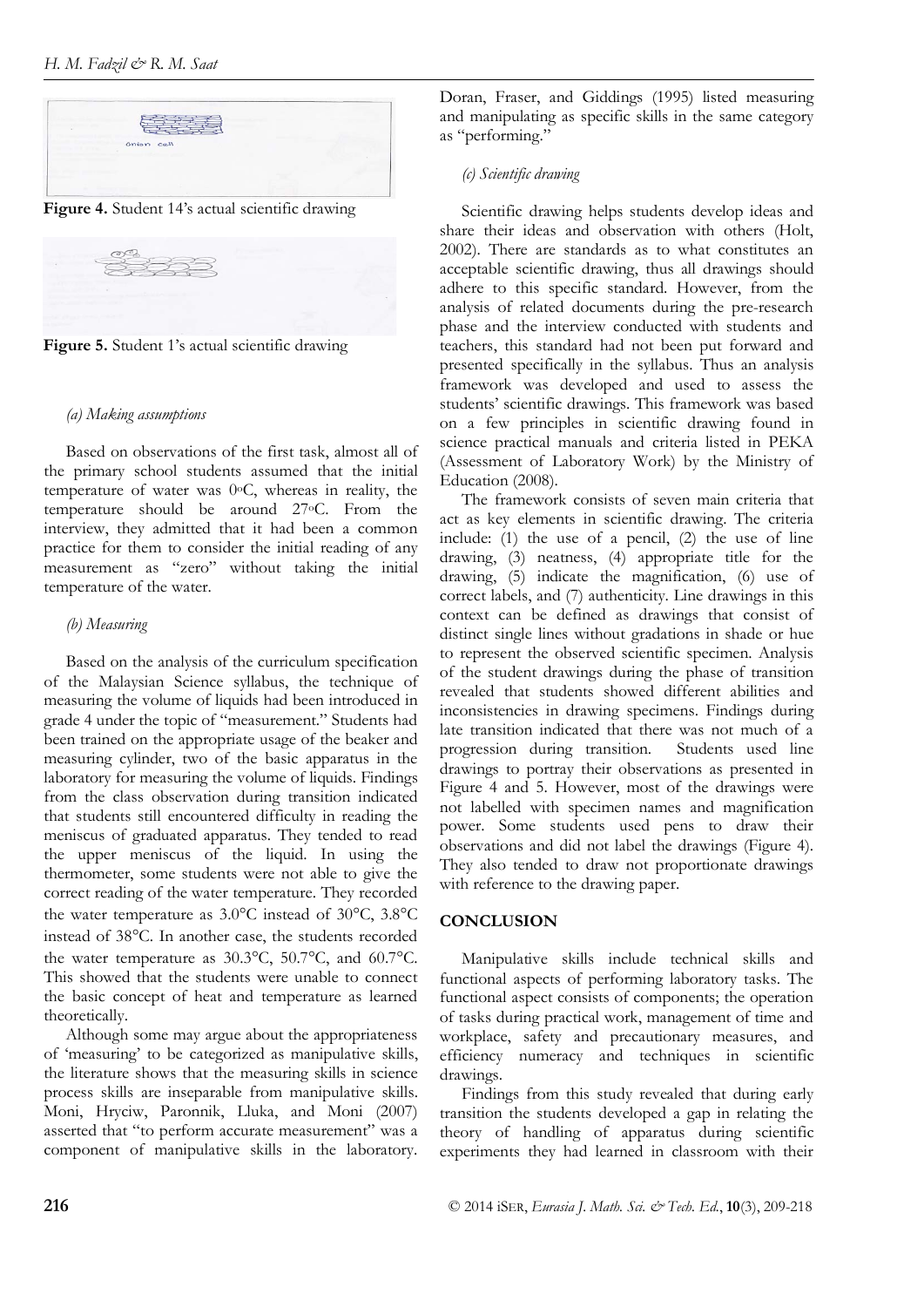actual skills and abilities in performing the experiment. The gap in the functional aspects of performing laboratory tasks did not seem to get narrower during late transition. By mere knowing how to manipulate scientific apparatus theoretically will not assist students' acquisition of manipulative skills and scientific concepts as argued by Campbell (2002) that the understanding of science is achieved in the first place not by reading about theories but by performing experiments and creating concepts first-hand in the laboratory. Anderson (1982) emphasized the importance of practice as a medium for converting knowledge into procedural form. Students lack of exposure to hands-on and mindson activities during transition could lead to the lack of the acquisition of manipulative skills during this period. To address these issues, bridging programs in science should be initiated between primary school and secondary school as done in some countries such as New Zealand and the United Kingdom (Galton, Gray, & Ruddock, 2003; Hawk & Hill, 2004). Intervention programs such as introduction to the science laboratory should also be considered as an initiative to facilitate a smooth transition in learning science.In conclusion, the results of this study have provided valuable information that supports the importance of practical work that can improve the acquisition of manipulative skills. Students' competency in manipulative skills can enhance STEM education in Malaysia. Further studies can be conducted as a follow up to this research which includes using quantitative measure to examine the dimensions and elements transpired from this study and research in other aspects of science process skills for example in communicating or measuring and using numbers.

## **ACKNOWLEDGEMENT**

This study is supported by Fundamental Research Grant Scheme (FRGS), grant number FP077/2010A by the Ministry of Education Malaysia and University of Malaya.

#### **REFERENCES**

- Adey, P., Hewitt, G., Hewitt, J., & Landau, N. (2004). *The professional development of teachers: Practice and theory*. Kluwer Academic Publishers. New York, USA.
- Adler, J. (1998). Resources as a verb: Reconceptualising resources in and for school mathematics, *Proceedings of the 22nd Conference, Psychology of Mathematics Education, Vol. 1*, University of Stellenbosch, South Africa, pp. 1-18.
- Allen, M. (2012). Editorial. An international review of school science practical work. *Eurasia Journal of Mathematics, Science and Technology Education*, *8*(1), 1-2.
- Abrahams, I. & Millar, R. (2011). Does practical work really work? A study of the effectiveness of practical work as a teaching and learning method in school science. *International Journal of Science Education,* 30, 1945-1969.
- Anderson, J. R. (1982). Acquisition of cognitive skill. *Psychological Review, 89*, 369-406.
- Bandura, A. (1977). Self-efficacy: Toward a unifying theory of behavioral change. *Psychological Review, 84*(2)*,* 191-215.
- Braund, M., Crompton, Z., Driver, M., & Parvin, J. (2003) Bridging the key stage 2/3 gap in science. *School Science Review, 85*(310)*,* 117-123.
- Boejie, H. (2002). A purposeful approach to the constant comparative method in the analysis of qualitative interviews. *Quality & Quantity, 36*(4), 391-409.
- Campbell, B. (2002). Pupils' perceptions of science education at primary and secondary school. In H. Behrendt, H. Dahncke, R. Duit, W. Gräber, M. Komorek, A. Kross, P. Reiska (Eds.)*Research in Science Education- Past, Present and Future*. Netherlands: Springer. p. 125-130.
- Diack, A. (2009). A smoother path: Managing the challenge of school transfer. *Perspective in Education, 2,* 39-51.
- Doran, R., Fraser, B. J., & Giddings, G. J. (1995).Science laboratory skills among grade 9 students in Western Australia. *International Journal of Science Education, 17*(1)*,* 27-44.
- Fuccia, D., Witteck, T., Markic, S., & Eilks, I. (2012). Trend in practical work in German science education. *Eurasia Journal of Mathematics, Science and Technology Education*, *8*(1), 59-72.
- Galton, M. Gray, J. M., & Ruddock, J. (2003).*Transfer and transitions in the middle years of schooling (7-14).Continuities and discontinuities in Learning.* Research Report, Department of Education and Skills, Cambridge, UK.
- Hawk, K., & Hill, J. (2004, April).*Transition traumas, traps, turning points and triumphs: Putting student needs first*. Paper presented at The Way Forward for Secondary Education Conference, Wellington, New Zealand.
- Hofstein, A., &Mamlok., R. (2007). The laboratory in science education: the state of the art. *Chemistry Education Research and Practice,8*(2)*,* 105-107).
- Holt, R. W. (2002). Communicating skills: Science drawing. *Holt Science and Technology*. Retrieved from http://go.hrw.com/hrw.nd/gohrw\_rls1/pKeywordRes ults?HS5%20SW-TOC
- International Association for the Evaluation of Educational Achievement (IEA). (2012). *TIMSS 2011 International Science Report: Findings from IEA's Trends in International Mathematics and Science Study at the Fourth and Eighth Grade.*  Boston, MA.
- Kempa, R. F. (1986). *Assessment in Science*. Cambridge: Cambridge University Press.
- Mahathir Mohamad. (1993). Malaysia: the way forward. In A. Hamid (Ed.), *Malaysia's Vision 2020: Understanding the concept, implications and challenges* (pp. 403-420). Petaling Jaya: Pelanduk Publications.
- Merriam, S. B. (2009). *Qualitative research: A guide to design and implementation*. San Francisco, CA: Wiley.
- Ministry of Education of Malaysia.(2008). *Assessment guide for Science practical work assessment (UPSR)*. Ministry of Education of Malaysia: Malaysia Examination Board.
- Ministry of Higher Education Malaysia (2011).*Statistics of Higher Education of Malaysia*. Kuala Lumpur.
- Moni, R. W., Hryciw, D. H., Paronnik, P., Lluka, L. J., & Moni, K. B. (2007). Assessing core manipulative skills in

© 2014 iSER, *Eurasia J. Math. Sci. & Tech. Ed.*, **10**(3), 209-218 **217**